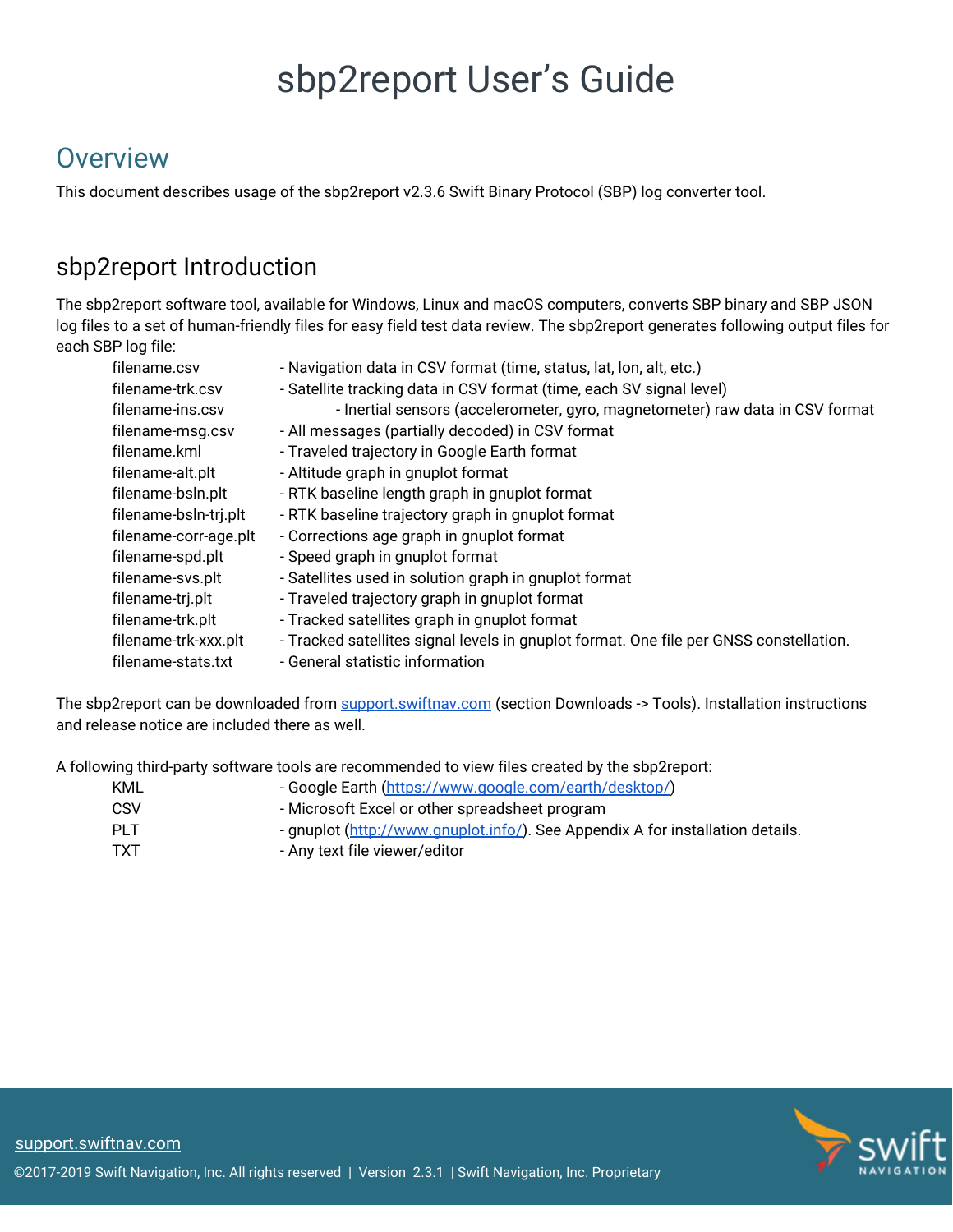### sbp2report Usage

The sbp2report is a command line tool. Command Prompt / Terminal window is required to run the program. Start the tool with no parameters to display usage help. The tool can process multiple input files at once. Expected file extensions are .sbp for binary file and .sbp.json for SBP JSON file. Output files are saved in the current working directory.

Tool options:

| $-r$ rate      | - Overrides expected solution data rate settings [Hz]. Default is 10.0 Hz.               |
|----------------|------------------------------------------------------------------------------------------|
| -kr rate       | - KML file output data rate [Hz]. Can be 1, 2, 5 or 10. Smaller file loads quicker.      |
| $-h$           | - Displays base station position in KML file.                                            |
| $-hm$          | - Heading mode - changes PLT output files to show heading status instead of position.    |
| -ho offset     | - Heading offset [deg]. Default 0. Range: -180 to 180 deg.                               |
| -tow begin end | - Limits TOW range [begin, end) for output [s]. Output files are saved in sub-directory. |
| -t title       | - Title for the stats and plot output files. Max 20 chars.                               |
| -gicons        | - Use original Google icons in KML.                                                      |
| $-iq$          | - Ignore position and speed messages with INS flag cleared.                              |
| $-ii$          | - Ignore position and speed messages with INS flag set.                                  |
|                |                                                                                          |

#### **Usage examples:**

sbp2report swift-gnss-20190506-142841.sbp.json <Enter> - converts specified file only

 $sbp2report -kr 1 *$ directory; KML data is decimated to 1 Hz. On Linux and macOS use \\* for wildcard.

sbp2report -tow 595925 595940 \* <Enter> - converts all files with default extension from the current directory; output duration is limited to TOW range specified

sbp2report \\* <Enter> - wildcard usage on Linux or macOS system

**Note:** it is recommended to launch the tool from a directory where log files are saved.

Example: if logs are in c:\logs\2019-06-05 directory process data in two steps:

 $c:\rangle > cd \setminus \text{logs} \2019-06-05$  <Enter> c:\logs\2019-06-05> sbp2report (options and log name) <Enter>

Position and heading mode encoding (CSV files):

- 0 No Fix
- 1 SPS
- 2 DGPS
- 3 Float RTK
- 4 Fixed RTK
- 5 DR (Dead Reckoning)
- 6 SBAS

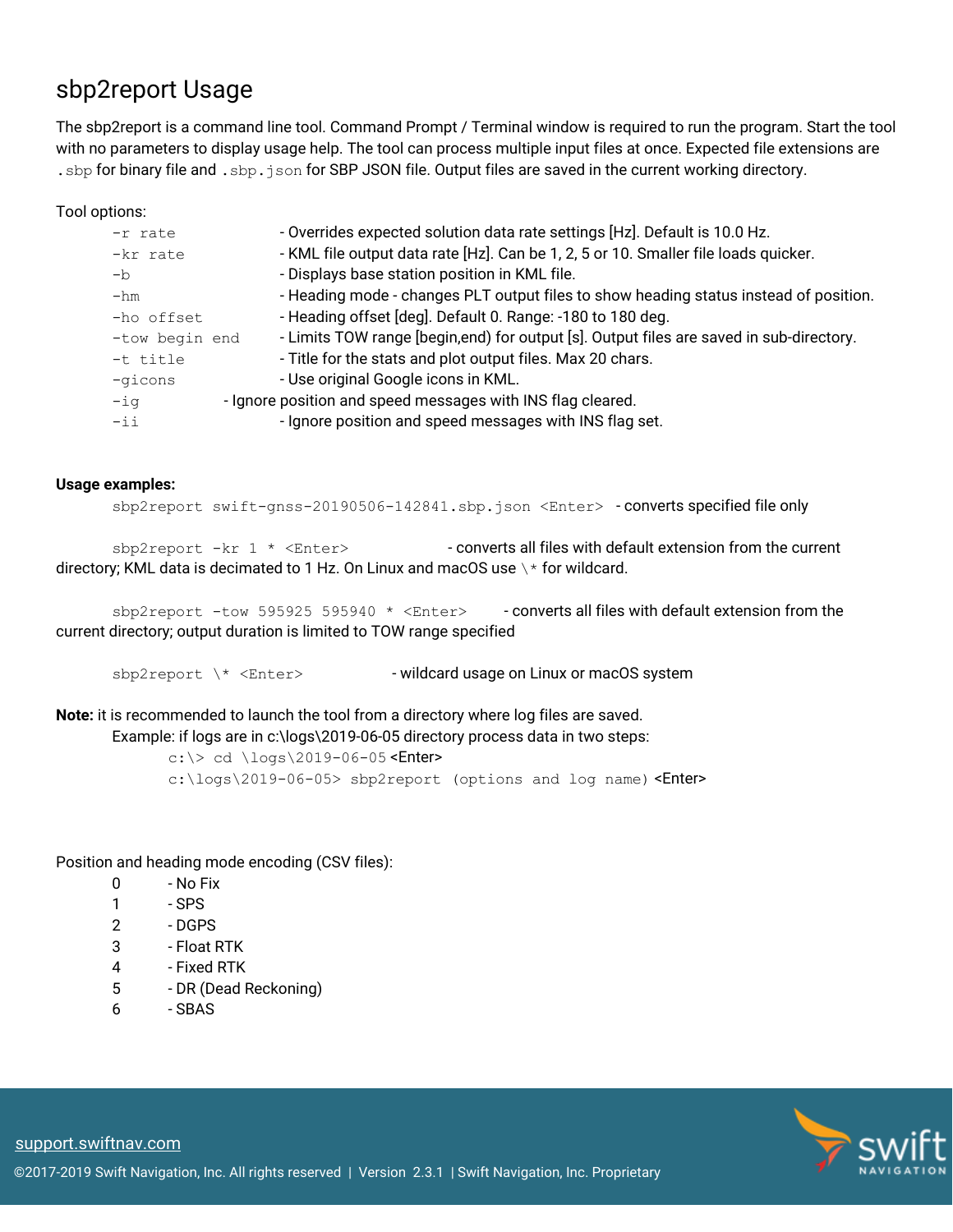Position and heading mode color encoding (KML and gnuplot files):

Red - SPS Cyan - DGPS Blue - Float RTK Green - Fixed RTK Black - DR Purple - SBAS

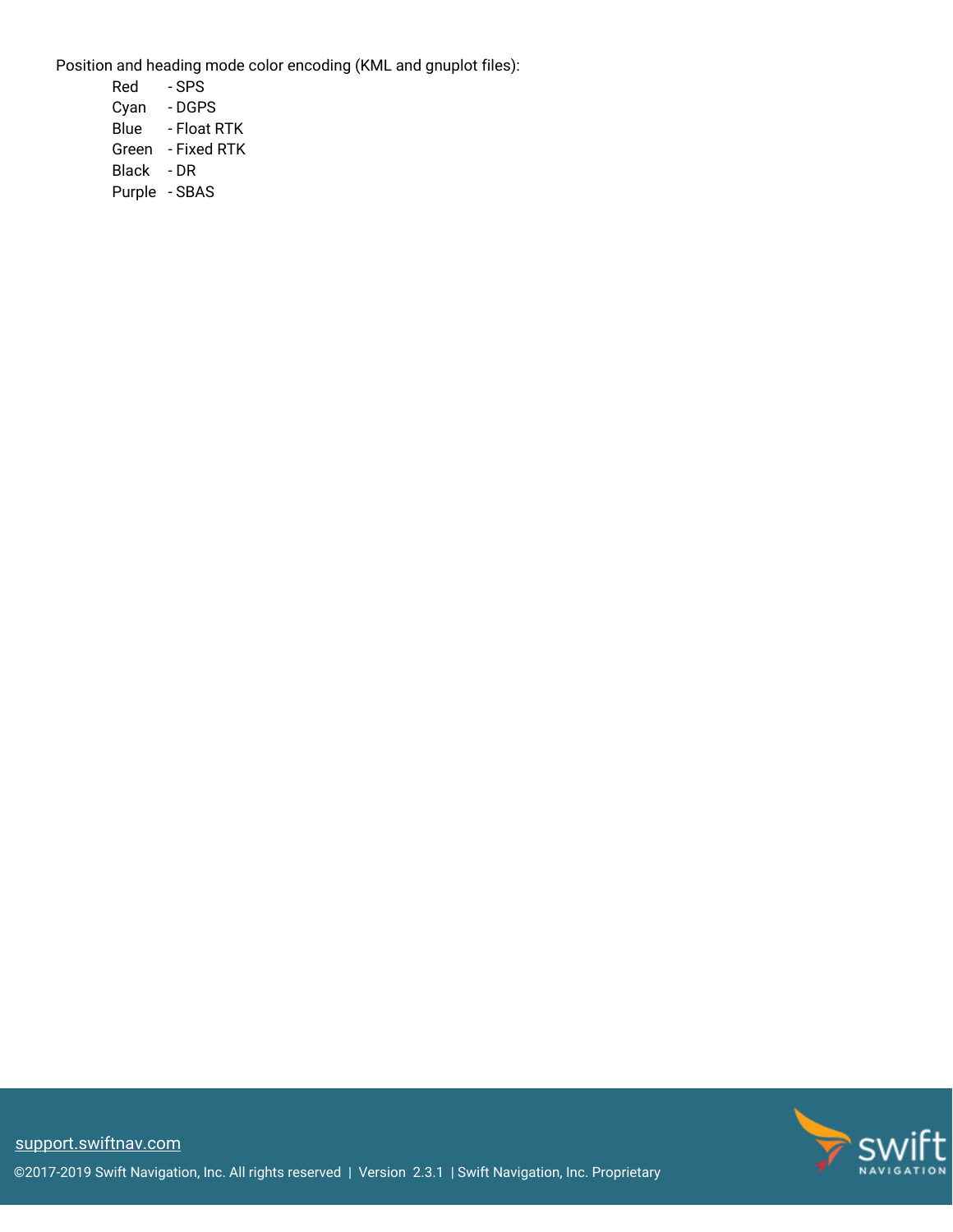### sbp2report Output Examples

Pictures below present a few sample outputs generated by the sbp2report.

#### **General File Statistic (text file)**

| 50 %<br>File Edit Options Encoding Help<br><b>GNSS Statistic Report</b><br>File Name:<br>swift-qnss-20190611-225053.sbp.json<br>47999005 B (45.78 MB)<br>SBP Data Length:<br>Valid:<br>47999005 B (45.78 MB)<br>Invalid:<br>0 B<br>Errors Count:<br>Ø<br>Errors Rate:<br>0.000 <sup>o</sup><br>Average Data Rate:<br>8726.9 B/s (8.5 KB/s)<br><b>Receiver Name:</b><br>Piksi Multi<br>Product ID:<br>Piksi Multi<br>Serial Number:<br>00108072917000219<br>Firmware Version:<br>02.3.17<br>Firmware Date:<br>2019-06-11 19:08:02 UTC<br>Firmware ID:<br>02.3.17<br>Solution Frequency: 10.0 Hz<br>Heading Offset:<br>0.0 deq<br>GPS TOW:<br>Start:<br>255071.400 s<br>End:<br>260571.500 s<br><b>Duration:</b><br>5500.100 s (1h 31m 40.1s)<br>Distance Traveled: 99917.3 m (99.9 km, 62.1 mi)<br><b>Messages Count:</b><br><b>Position:</b><br>54989 (99.98 %)<br>Speed:<br>54134 (98.42 %)<br>Heading:<br>0.00%<br>Ø<br><b>Position Mode:</b><br>All Fixes:<br>54169 (98.49 %)<br>RTK Fixes:<br>54067 (98.30 %)<br>(1.51%)<br>No fix:<br>833<br>SPS:<br>21<br>$0.04$ %)<br>$\epsilon$<br><b>SBAS:</b><br>55 (<br>$0.10$ %)<br>DGPS:<br>0.05 <sub>8</sub><br>26<br>$\epsilon$<br><b>RTK Float:</b><br>6396<br>$(11.63 \text{ %})$<br>RTK Fixed:<br>47671<br>(86.67%)<br>0.00%<br>DR:<br>Ø<br>-6<br>Satellites Tracked:<br>GPS<br>Galileo<br>BeiDou<br><b>SBAS</b><br>GLONASS<br>A11<br>L1<br>L <sub>2</sub><br>G1<br>G2<br>E1<br>E2<br>B1<br><b>B2</b><br>L1<br>Min:<br>11<br>з<br>0<br>0<br>1<br>1<br>5<br>1<br>o<br>o<br>6<br>8<br>8<br>8<br>3<br>1.<br>34<br>10<br>8<br>8<br>Max:<br>7.7<br>3.9<br>6.7<br>7.6<br>Avg:<br>27.0<br>5.4<br>3.0<br>6.8<br>2.7<br>1.0<br>Satellites in Use:<br>All<br>Min:<br>5<br>Max:<br>15 | Lister - [c:\LOGS\2019-06-11-drive2-sf-280-85-sj\pm1\swift-gnss-20190611-225053-stats.txt] | ang Cal<br>$\mathbf{x}$ |
|------------------------------------------------------------------------------------------------------------------------------------------------------------------------------------------------------------------------------------------------------------------------------------------------------------------------------------------------------------------------------------------------------------------------------------------------------------------------------------------------------------------------------------------------------------------------------------------------------------------------------------------------------------------------------------------------------------------------------------------------------------------------------------------------------------------------------------------------------------------------------------------------------------------------------------------------------------------------------------------------------------------------------------------------------------------------------------------------------------------------------------------------------------------------------------------------------------------------------------------------------------------------------------------------------------------------------------------------------------------------------------------------------------------------------------------------------------------------------------------------------------------------------------------------------------------------------------------------------------------------------------------------------------------------------------------------------------------------------|--------------------------------------------------------------------------------------------|-------------------------|
|                                                                                                                                                                                                                                                                                                                                                                                                                                                                                                                                                                                                                                                                                                                                                                                                                                                                                                                                                                                                                                                                                                                                                                                                                                                                                                                                                                                                                                                                                                                                                                                                                                                                                                                              |                                                                                            |                         |
|                                                                                                                                                                                                                                                                                                                                                                                                                                                                                                                                                                                                                                                                                                                                                                                                                                                                                                                                                                                                                                                                                                                                                                                                                                                                                                                                                                                                                                                                                                                                                                                                                                                                                                                              |                                                                                            |                         |
|                                                                                                                                                                                                                                                                                                                                                                                                                                                                                                                                                                                                                                                                                                                                                                                                                                                                                                                                                                                                                                                                                                                                                                                                                                                                                                                                                                                                                                                                                                                                                                                                                                                                                                                              |                                                                                            |                         |
|                                                                                                                                                                                                                                                                                                                                                                                                                                                                                                                                                                                                                                                                                                                                                                                                                                                                                                                                                                                                                                                                                                                                                                                                                                                                                                                                                                                                                                                                                                                                                                                                                                                                                                                              |                                                                                            |                         |
|                                                                                                                                                                                                                                                                                                                                                                                                                                                                                                                                                                                                                                                                                                                                                                                                                                                                                                                                                                                                                                                                                                                                                                                                                                                                                                                                                                                                                                                                                                                                                                                                                                                                                                                              | 14.3<br>Avg:                                                                               |                         |

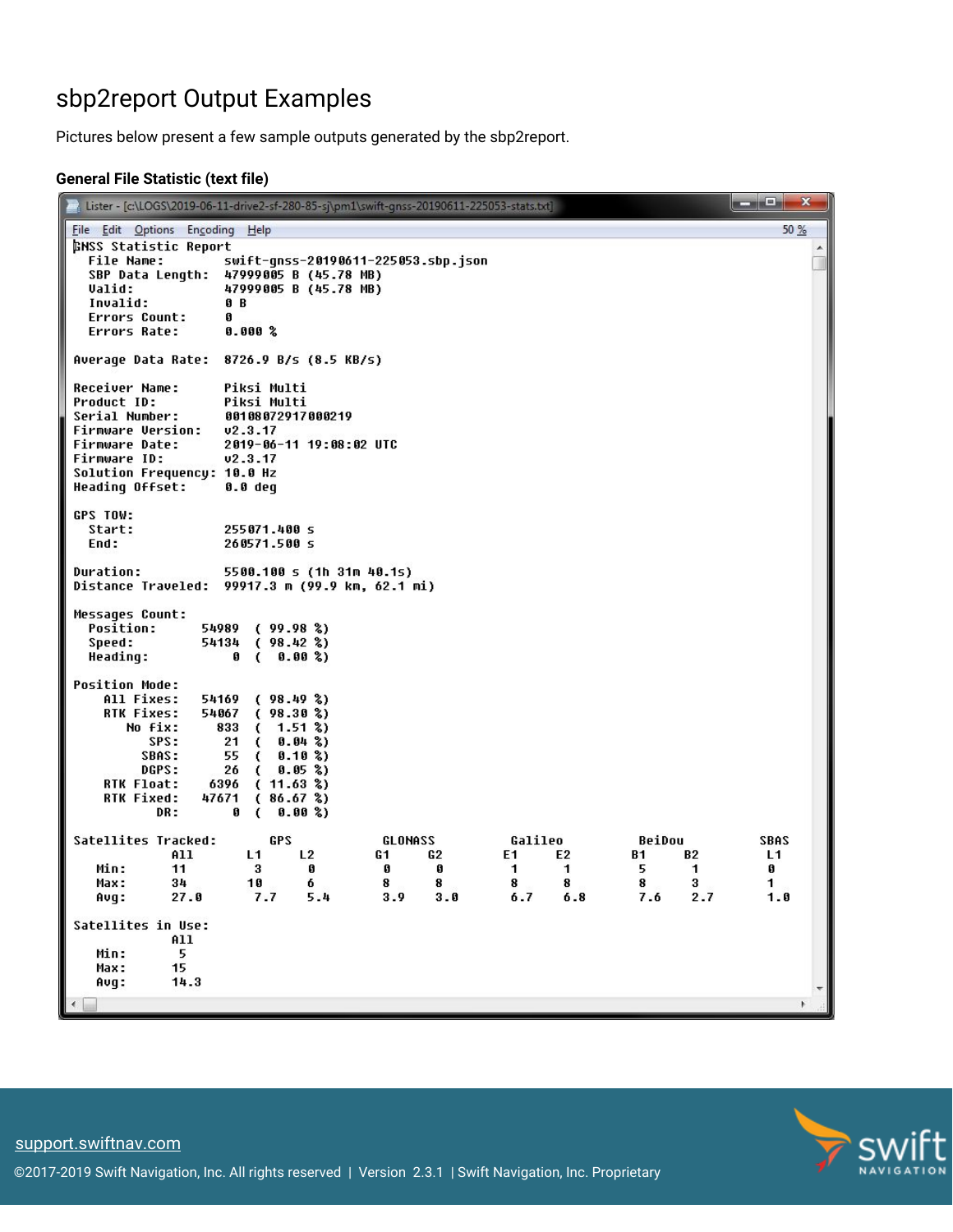#### **Trajectory (Google Earth)**



#### **Hints:**

- Click on position icon to display detailed information
- Position icons, Track lines and base station position can be individually enabled/disabled
- Use data decimation option (-kr X) for larger (over 1 hour) logs

Base station position indicator:



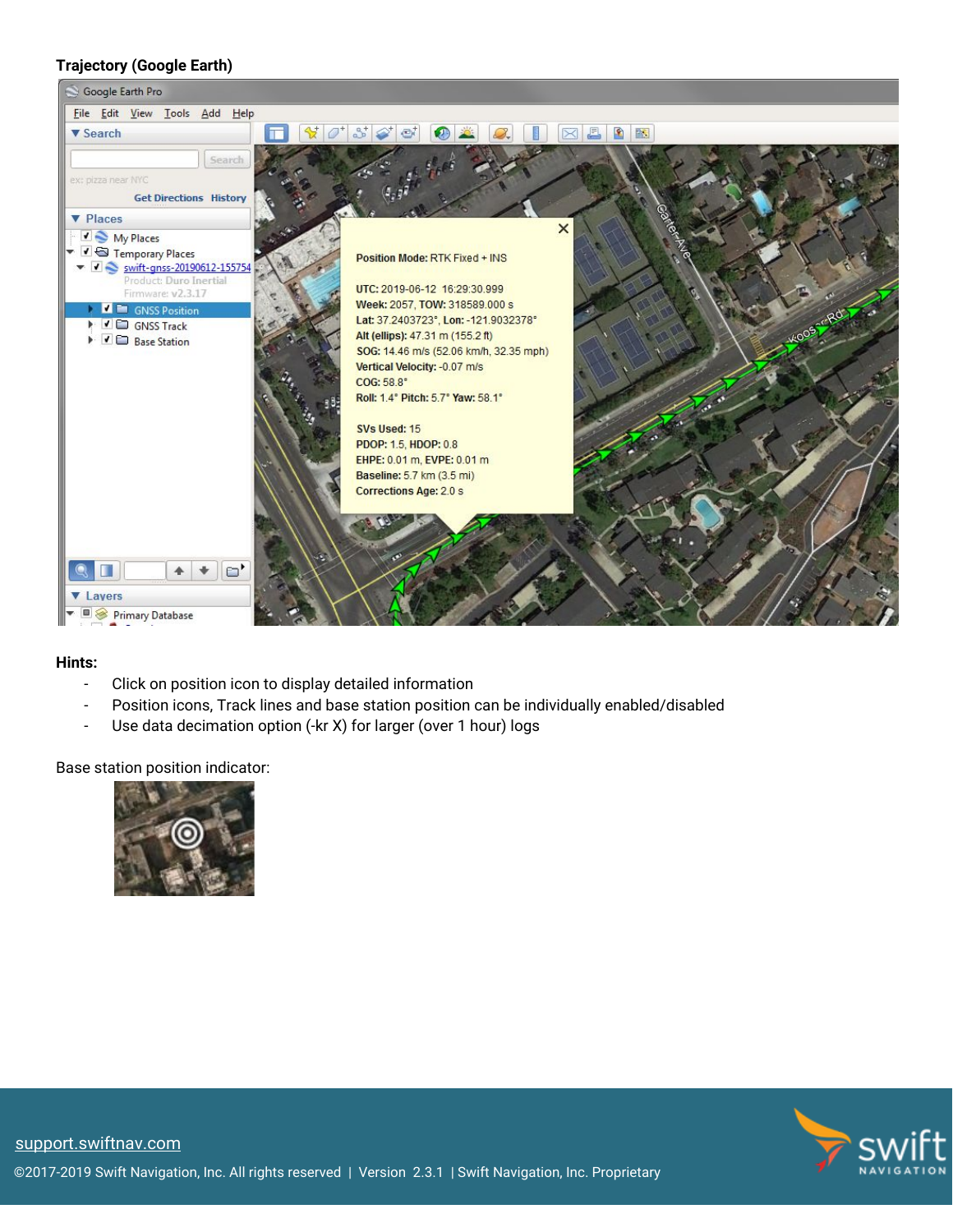#### **Vehicle Speed (gnuplot)**



#### **Hints**:

- Enable gnuplot option "*Don't quit until all windows are closed (persist)*" to keep graph on the screen
- Mouse roller scrolls graph up/down
- Shift key + mouse roller scrolls graph left/right
- Ctrl key + mouse roller zooms graph in/out
- Q key quits gnuplot

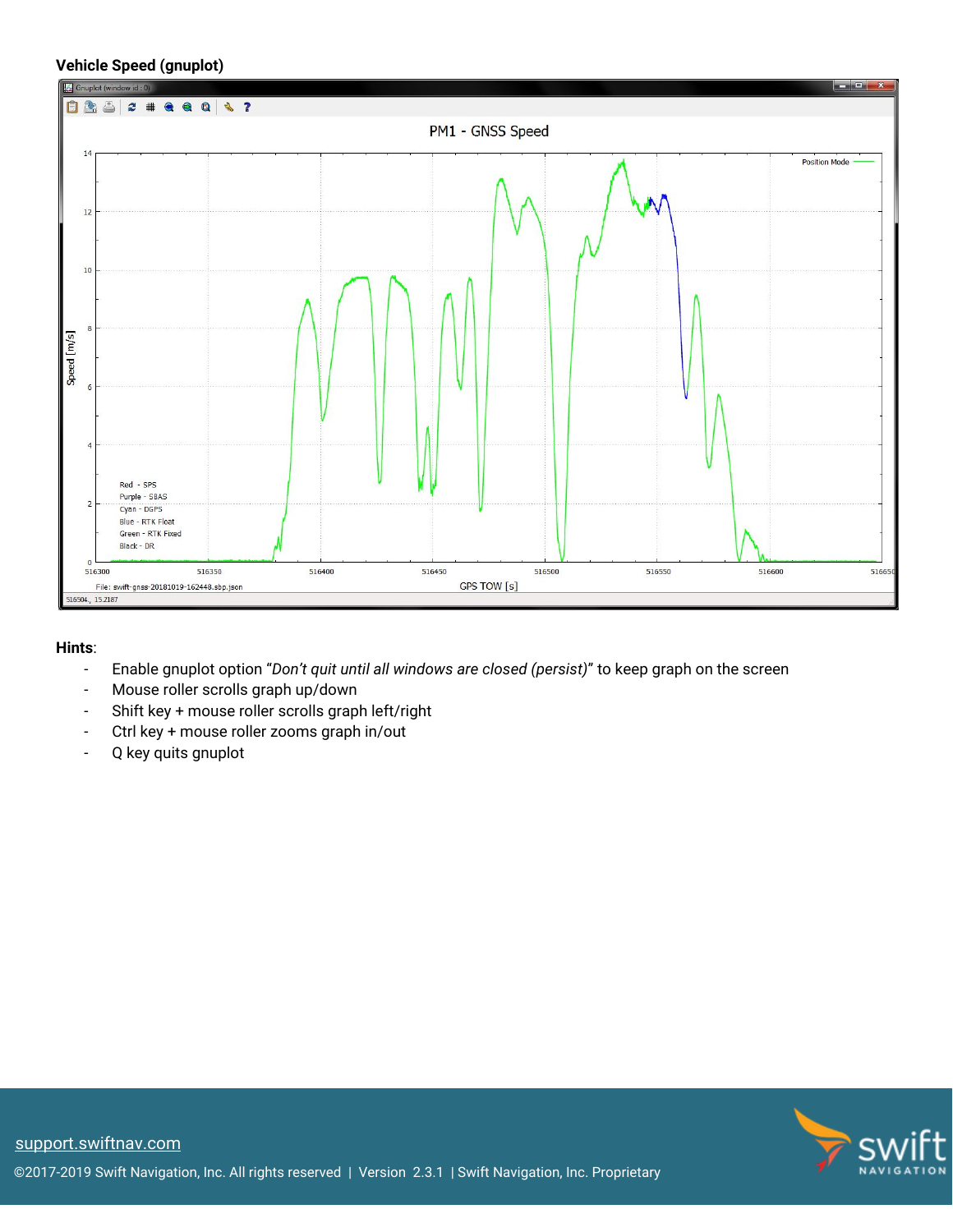#### **Navigation Data (Excel)**

|                | A    | B        | $\mathsf{C}$ | D              | E | F                                                                             | G  | H                                            |                                                               |             | K                        |                                    | M                     | N           |
|----------------|------|----------|--------------|----------------|---|-------------------------------------------------------------------------------|----|----------------------------------------------|---------------------------------------------------------------|-------------|--------------------------|------------------------------------|-----------------------|-------------|
| $\mathbf{1}$   |      |          |              |                |   | GPS Week GPS TOW [s] Pos Mode INS Mode Hdg Mode SVs Tracked SVs Used UTC Date |    |                                              | UTC Time                                                      | Lat [deg]   | Lon [deg]                | Alt Ellips [m] SOG [m/s] COG [deg] |                       |             |
| $\overline{2}$ | 2010 | 322312.4 |              |                |   | 24                                                                            | 15 | 7/18/2018                                    | 17:31:34.4                                                    | 37.77118501 | $-122.4030965$           | $-6.96$                            | 0.01                  | 59.04       |
| 3              | 2010 | 322312.5 |              | O              |   |                                                                               | 15 | 7/18/2018                                    | 17:31:34.5                                                    | 37.77118502 | $-122.4030966$           | $-6.95$                            | 0.04                  | 270         |
| 4              | 2010 | 322312.6 |              |                |   |                                                                               | 15 | 7/18/2018                                    | 17:31:34.6                                                    | 37.77118502 | $-122.4030965$           | $-6.96$                            | 0.03                  | 80.54       |
| 5              | 2010 | 322312.7 |              | $\Omega$       |   |                                                                               | 15 | 7/18/2018                                    | 17:31:34.7                                                    | 37.77118502 | $-122.4030965$           | $-6.95$                            | 0.05                  | 116.57      |
| 6              | 2010 | 322312.8 |              | $\Omega$       |   |                                                                               | 15 | 7/18/2018                                    | 17:31:34.8                                                    | 37.77118502 | $-122.4030966$           | $-6.95$                            | 0.04                  | 213.69      |
| $\overline{7}$ | 2010 | 322312.9 |              | $\Omega$       |   | 17                                                                            | 15 | 7/18/2018                                    | 17:31:34.9                                                    | 37.77118501 | $-122.4030966$           | $-6.95$                            | 0.01                  | 194.04      |
| $\bf 8$        | 2010 | 322313   |              | $\mathbf 0$    |   |                                                                               | 15 | 7/18/2018                                    | 17:31:35.0                                                    | 37.77118501 | $-122.4030966$           | $-6.95$                            | 0.01                  | 51.34       |
| $\overline{9}$ | 2010 | 322313.1 |              |                |   |                                                                               |    |                                              |                                                               |             |                          |                                    | 'O                    | 153.43<br>÷ |
| 10             | 2010 | 322313.2 |              |                |   |                                                                               |    |                                              | Pos Mode                                                      |             |                          |                                    | D1                    | 329.04      |
| 11             | 2010 | 322313.3 |              | 4.5            |   |                                                                               |    |                                              |                                                               |             |                          |                                    | D2                    | 201.8       |
| 12             | 2010 | 322313.4 |              |                |   |                                                                               |    |                                              |                                                               |             |                          |                                    |                       | 341.57      |
| 13             | 2010 | 322313.5 |              | 3.5            |   |                                                                               |    |                                              |                                                               |             |                          |                                    | D1                    | 149.04      |
| 14             | 2010 | 322313.6 |              | 3              |   |                                                                               |    |                                              |                                                               |             |                          |                                    | 01                    | 276.34      |
| 15             | 2010 | 322313.7 |              | 2.5            |   |                                                                               |    |                                              |                                                               |             |                          |                                    | D1                    | 216.87      |
| 16             | 2010 | 322313.8 |              |                |   |                                                                               |    |                                              |                                                               |             |                          |                                    | 20                    | 198.43      |
| 17             | 2010 | 322313.9 |              |                |   |                                                                               |    |                                              |                                                               |             |                          |                                    | D2                    | 63.43       |
| 18             | 2010 | 322314   |              | 1.5            |   |                                                                               |    |                                              |                                                               |             |                          |                                    | D3                    | 116.57      |
| 19             | 2010 | 322314.1 |              |                |   |                                                                               |    |                                              |                                                               |             |                          |                                    | D2                    | 318.01      |
| 20             | 2010 | 322314.2 |              | 0.5            |   |                                                                               |    |                                              |                                                               |             |                          |                                    | D1                    | 180         |
| 21             | 2010 | 322314.3 |              |                |   |                                                                               |    |                                              |                                                               |             |                          |                                    | 01                    | 299.74      |
| 22             | 2010 | 322314.4 |              |                |   | <b>ERREXEESSER</b>                                                            |    | 1418<br>1527<br>1636<br>1745<br>1854<br>1963 | 2181<br>229<br>250<br>250<br>250<br>272<br>283<br>283<br>1072 |             | <b>ASSES</b><br>ASSESSES | 4470<br>4579                       | 479<br>D <sub>2</sub> | 114.78      |
| 23             | 2010 | 322314.5 |              | ∩⊸             |   |                                                                               |    | $11 - 401 - 40 + 60$                         | 11.00000                                                      | 7111120002  | <b>ALLITUUUJUU</b>       | いいつ                                | $\sqrt{2}$            | 245.56      |
| 24             | 2010 | 322314.6 |              | $\mathbf 0$    |   |                                                                               | 15 | 7/18/2018                                    | 17:31:36.6                                                    | 37.77118502 | $-122.4030966$           | $-6.95$                            | 0.02                  | 234.46      |
| 25             | 2010 | 322314.7 |              | $\mathbf 0$    |   |                                                                               | 15 | 7/18/2018                                    | 17:31:36.7                                                    | 37.77118503 | $-122,4030966$           | $-6.95$                            | 0.03                  | 47.12       |
| 26             | 2010 | 322314.8 |              | $\overline{0}$ |   |                                                                               | 15 | 7/18/2018                                    | 17:31:36.8                                                    |             | 37.77118502 -122.4030966 | $-6.95$                            | 0.02                  | 150.26      |

#### Notes:

- Empty cells indicate invalid or not available data
- Last three columns (Delta TOW, 2D Delta Position and 2D Delta Position) are computed by the tool. All other data come directly from SBP messages.
- The Delta TOW, 2D Delta Pos and 3D Delta Pos compute delta from a previous data set.

#### **Acronyms used in CSV file headers**

- TOW Time Of the Week
- Pos Position
- INS Inertial
- Hdg Heading
- SV Satellite Vehicle
- UTC Universal Time Coordinated
- Lat Latitude
- Lon Longitude
- Alt Altitude
- Ellips Ellipsoid
- SOG Speed Over Ground
- COG Course Over Ground
- Vert Vertical
- Vel Velocity
- PDOP Position Dilution Of Precision
- HDOP Horizontal Dilution Of Precision
- EHPE Estimated Horizontal Position Error
- EVPE Estimated Vertical Position Error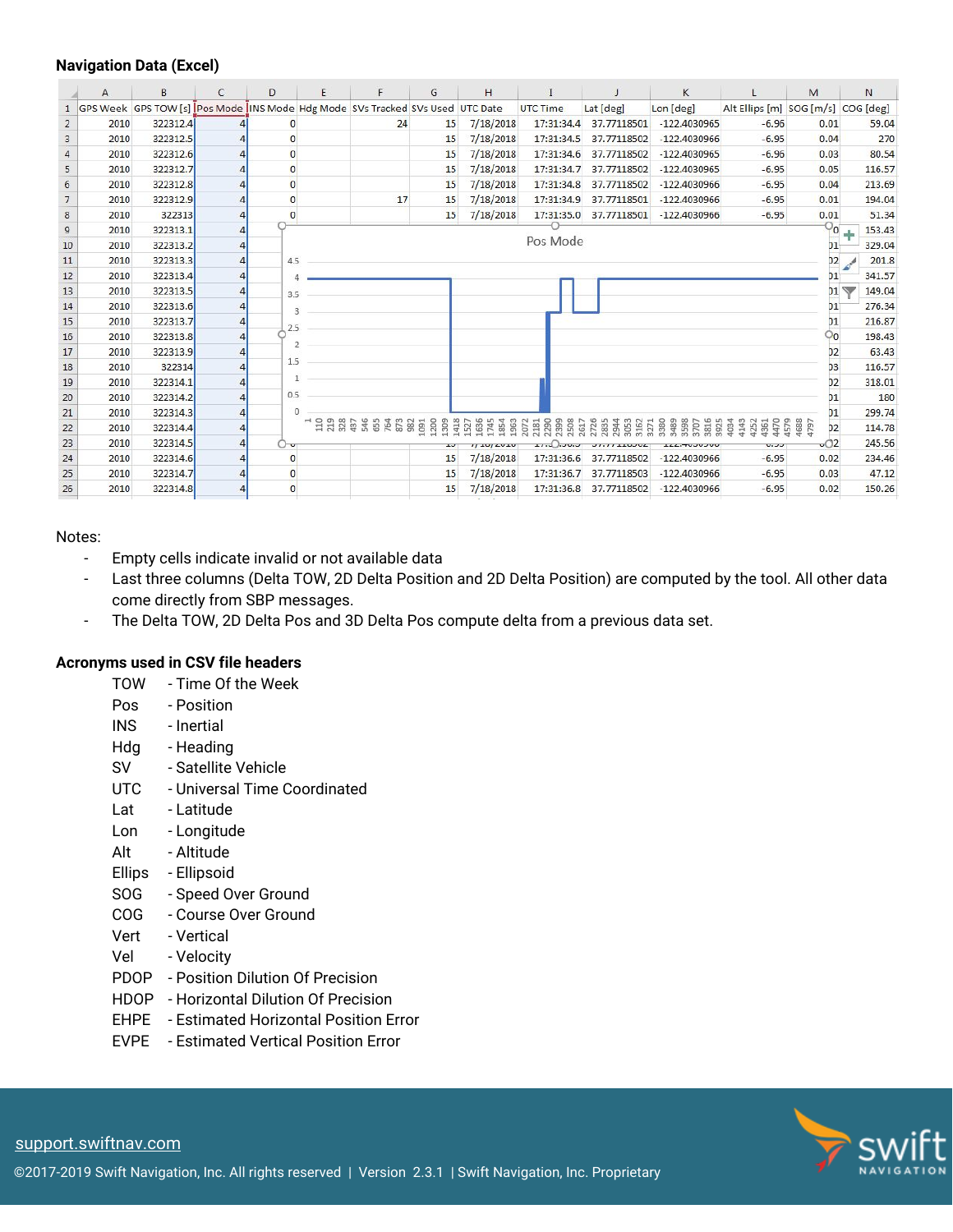- 2D Two-dimensional (horizontal)
- 3D Three-dimensional
- Corr Corrections
- IMU Inertial Measurement Unit
- Temp Temperature
- Acc Accelerometer
- Gyr Gyroscope
- Mag Magnetometer
- GPS Global Positioning System
- GLO GLONASS
- GAL Galileo
- BDS BeiDou